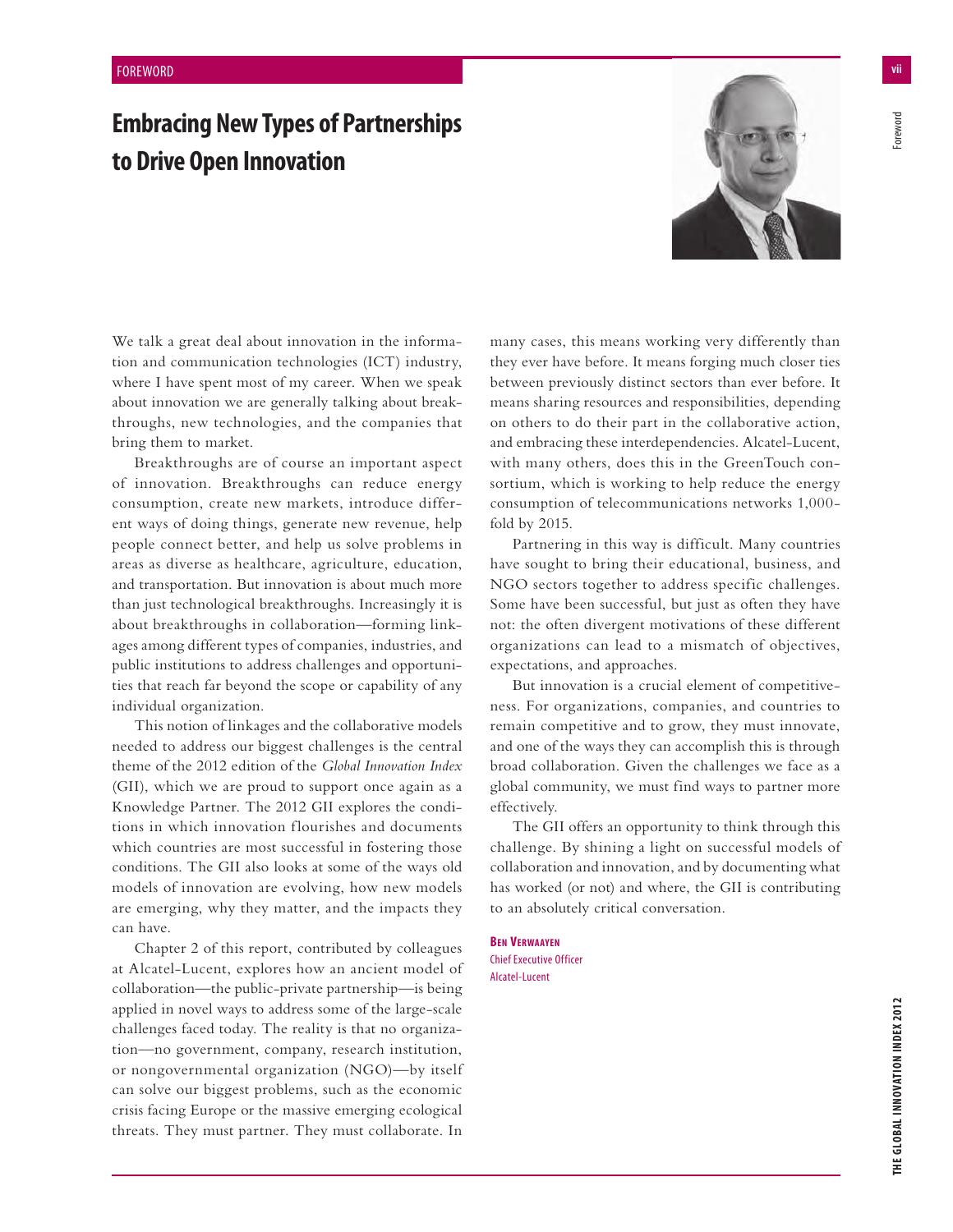## **The Coherence Premium in Innovation**



Booz & Company is honoured to contribute to *The Global Innovation Index 2012* for a second consecutive year. This is a critical element in our continuing effort to support businesses and governments in their development of innovation-led economies. For almost a decade, Booz & Company's annual Global Innovation 1000 study has ranked the top 1,000 public companies by their research and development (R&D) spending and has analysed how that spending influences their overall financial performance. Through this work, we continue to gain significant insight into the nature of innovation. It is clear that success in innovation is not just a blend of quantitative elements such as the number of researchers, the amount that they receive in funding, and the number of patents they file. Rather, the companies and countries that have succeeded in establishing strong innovation cultures have also embraced qualitative success factors—they have developed coherent linkages between their strategies and capabilities, and they nurture an environment that supports innovation.

Our 2011 study *The Global Innovation 1000: Why Culture Is Key* shows that spending more on R&D is not enough to create robust and sustainable innovative enterprises. Instead, numerous elements comprise a truly innovative company: a focused innovation strategy, a winning overall business vision, profound customer insight, great talent, and the right set of capabilities—the combination of processes, tools, knowledge, skills, and organization—are needed to succeed. Importantly, corporate culture ties all those elements together, making the 'secret sauce' that makes innovative companies different from their peers. The right culture of innovation guarantees a high degree of coherence between strategies and capabilities or between a company's aspirations and its implementation.

A coherent capabilities-driven strategy is the key to unlocking value creation on a reliable and sustained basis. Three interlocking elements comprise this strategy: pursuing a clear strategic direction, building a system of differentiating capabilities consistent with that direction, and selling products or services that thrive within that system. When these three elements are aligned, a company can be described as coherent and can move past the competition consistently and with ease.

We recognize that coherence is as relevant and critical for countries as it is for companies. Coherence between innovation strategies and capabilities at the national level requires the stakeholders to be closely linked in an effective ecosystem. Developed economies must continue to strengthen and develop such linkages to stay ahead in strategic sectors. At the same time, developing economies must institute a national model that establishes coherent linkages in their innovation systems. This involves forging strong ties among all stakeholders in the innovation ecosystem, encompassing policies, stakeholders, and operations. Key to this effort is establishing an innovation-promotion entity that will create and develop the necessary linkages, coordinate policy, convene stakeholders, and drive the national agenda.

At Booz & Company, we believe that coherence around key capabilities drives essential advantage. Coherent companies and, indeed, countries, wield a clear set of capabilities aligned with their strategy throughout their portfolio. Furthermore, both public and private sectors have an important role to play in increasing global welfare by developing coherent strategies and linkages for innovation at both the firm and country-wide levels.

**CESARE R. MAINARDI** Chief Executive Officer Booz & Company

oreword